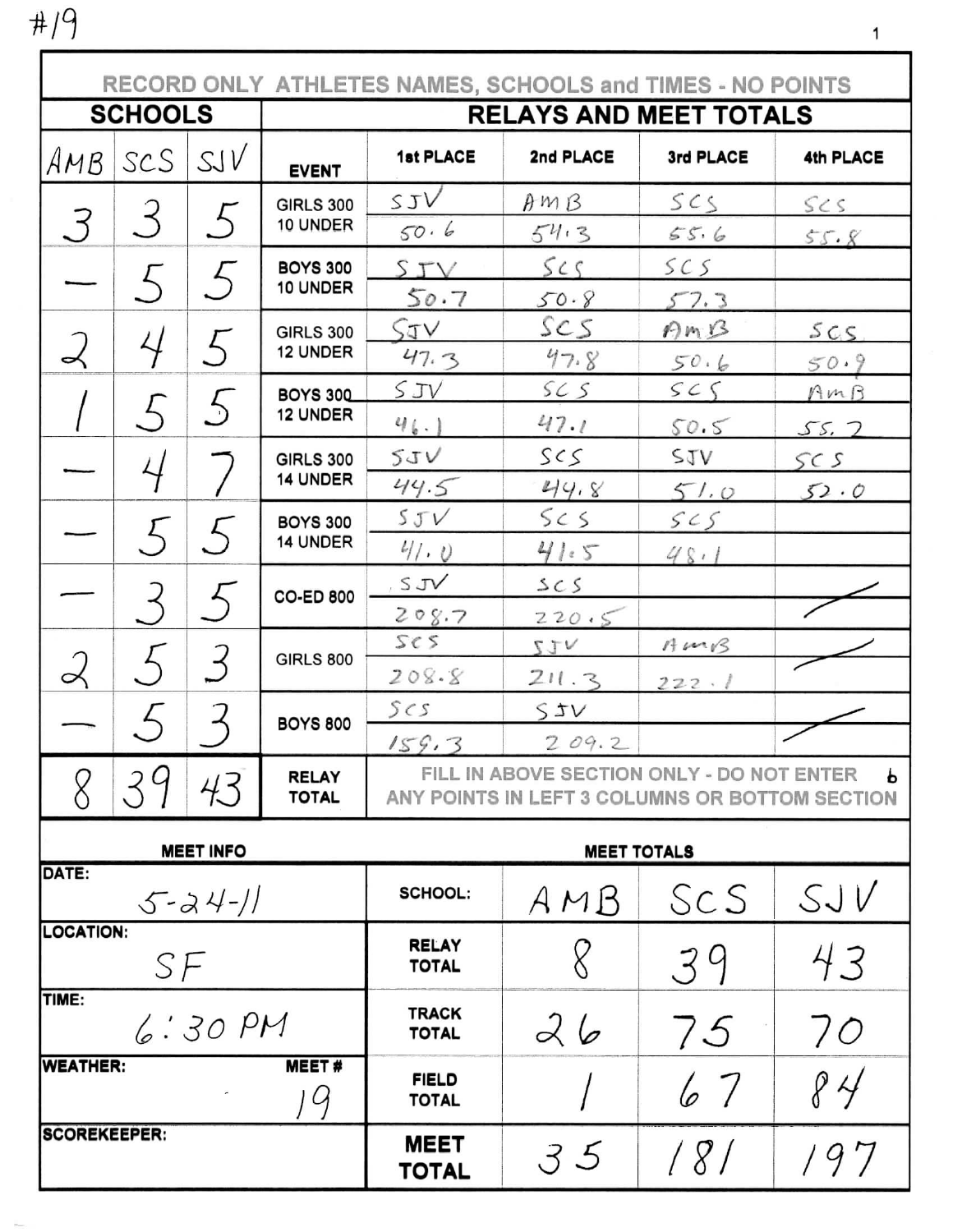# $\beta$ 

г

1

|                |    |                          | RECORD ONLY ATHLETES NAMES, SCHOOLS and TIMES - NO POINTS |                                          |                                                |                                                                    |                                            |  |
|----------------|----|--------------------------|-----------------------------------------------------------|------------------------------------------|------------------------------------------------|--------------------------------------------------------------------|--------------------------------------------|--|
| <b>SCHOOLS</b> |    |                          | <b>TRACK (SPRINTS &amp; MILE)</b>                         |                                          |                                                |                                                                    |                                            |  |
| $AMB$ $SCS$    |    | SJV                      | <b>EVENT</b>                                              | 1st PLACE                                | 2nd PLACE                                      | 3rd PLACE                                                          | 4th PLACE                                  |  |
|                |    | ⊿                        | GIRLS 8                                                   | 10.1<br>SCS<br>$Sa$ // $y$<br>Berry      | Amb<br>10.8                                    | yzz<br>11, 2<br>Emi'<br>Olivia Kinecinski Kessler                  | SCS<br>11.3<br>C. Kruszka                  |  |
|                | 8  |                          | BOYS <sub>8</sub>                                         | SCS<br>10.5<br>Rath<br>$\mathbb{C}\cdot$ | 5 <sup>5</sup><br>$k \cdot \epsilon_{\ell,ss}$ | $10.6$ AMB<br>11.7<br>A, Fisher                                    | AmB<br>11.8<br>J.Walsby                    |  |
|                | 3  | 8                        | GIRLS 9                                                   | STV<br>13.6                              | STV<br>14.1                                    | 14.5<br>SCS<br>Cayse Sheridan E. McEllight J. mcDougall C. Bojdalk | SCS<br>15.5                                |  |
|                | 8  |                          | BOYS <sub>9</sub>                                         | 13.8<br>SCS<br>$J$ . Ministeld           | 14.0<br>s< s<br>$N.$ Giglio                    | AmB<br>14.8<br>$P.$ Kline                                          |                                            |  |
|                |    | 8                        | GIRLS 10                                                  | 12.6<br>STV<br>H. Fisher                 | $STV$ 12.8<br>H<br>$H$ line                    | 13, 2<br>Amb<br>$H_\mu W e/s'$                                     | 57.5<br>13, 2<br>Gilagliata                |  |
| $\propto$      | ŀб | 3                        | BOYS 10                                                   | 12.5<br>SCS<br>Pietro<br>N               | 13.4<br>53V<br>N. Unger                        | Amb<br>13.8<br>J. Donafue                                          | 14.0<br>c<br>Z Carr                        |  |
|                |    |                          | GIRLS 11                                                  | 5J<br>12,3<br>A. Choboy                  | $s_{CS}$<br>12.5<br>$E.$ Hale                  | HmL<br>$1 - 31$<br>G. Welsby C Termini                             | $Amb$ 12, 8                                |  |
|                |    |                          | <b>BOYS 11</b>                                            | 12.9<br>Amb<br>$A \nvert 0$ ziarezio     | SCS.<br>13.1                                   | 13.4<br>550<br>E. Mangan S. Medzelewski                            |                                            |  |
|                |    | $\overline{\mathcal{L}}$ | GIRLS 12                                                  | 11.3<br>SC S<br>Kath<br>E                | SJV<br>11, 4<br>C Kline                        | SJW<br>12, 2<br>J.<br>Houser                                       | SCS<br>12.4<br>n.<br>$1e$ trs              |  |
|                |    |                          | <b>BOYS 12</b>                                            | STV<br>11,9<br>M. Suffolctto             | scs<br>12.1<br>N. Ralph                        | 12.2<br>scs                                                        | 139<br>And<br>E. Herman K. Sheehan         |  |
|                |    |                          | <b>GIRLS 13</b>                                           | 10.8<br>STV<br>K Kline                   | 11.2<br>Am<br>$W_1cK$                          | Am                                                                 | SCS<br>$\mathcal{Z}_1$<br>Kessler<br>kui s |  |
|                |    |                          | <b>BOYS 13</b>                                            | 10.4<br>227<br>$K$ line<br>. ف           | 10.5<br>STU<br>$N.$ $M.$ $Ver$                 | (1.5<br>SCS<br>S. Hurst                                            | ses<br>12.3<br>M. Argy                     |  |
|                |    | $\prec$                  | GIRLS 14                                                  | SCS<br>11.7<br>nanga<br>m                | SCS<br>Chiarcha                                | ST<br>$\sqrt{2}$<br>S. O'Shen                                      |                                            |  |
|                | 8  | $\overline{\mathcal{L}}$ | <b>BOYS 14</b>                                            | SCS<br>9.9<br>T. Ferris                  | Scs<br>10.3<br>A. Forys                        | 5JV.<br>10.4<br>7 Modzelesuski                                     |                                            |  |
|                |    |                          | <b>GIRLS MILE</b>                                         | 7.07<br>ST1<br>S. Burlow                 | 8.18<br>ST                                     | SCS<br>8,4<br>L, Kessler                                           |                                            |  |
|                |    |                          | <b>BOYS MILE</b>                                          | 6.10<br>SJV<br>$G.$ Kline                | SCS<br>6.26<br>terrino                         | STI<br>48<br>Gressler                                              | 6,53<br>232<br>s. Schneider                |  |
| 26             | 75 | 70                       | <b>TRACK</b><br><b>TOTAL</b>                              |                                          | <b>FILL IN ABOVE SECTION</b>                   | <b>ONLY - DO NOT ENTER</b><br>ANY POINTS IN LEFT 3 COLUMNS         |                                            |  |